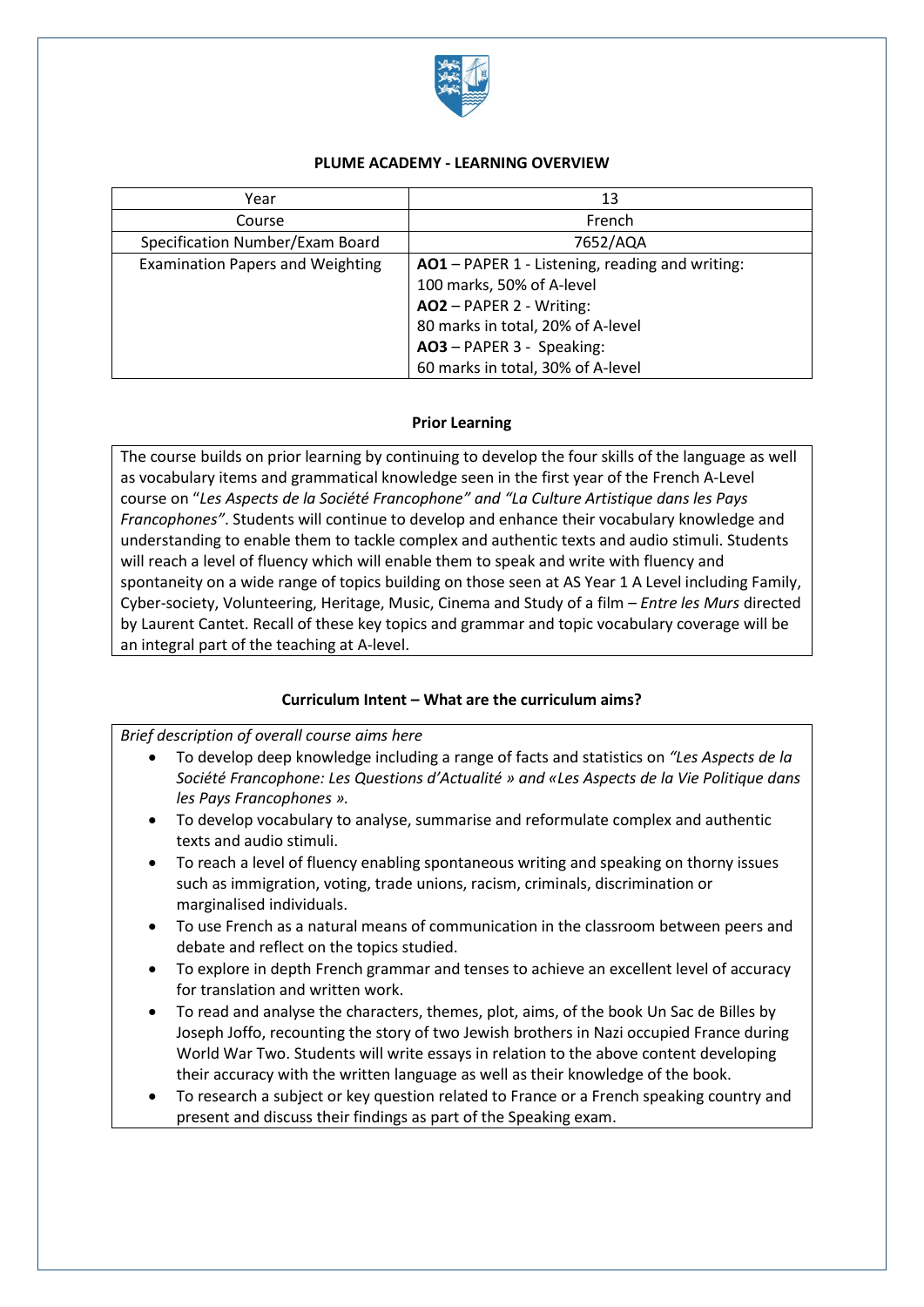

## **Curriculum Implementation – What will my child will be learning?**

| Term           | Half Term 1 | Teacher 1: Teacher 1: Les aspects positifs d'une société diverse           |  |
|----------------|-------------|----------------------------------------------------------------------------|--|
| 1              |             | Diversité- un apprentissage pour la vie.                                   |  |
|                |             | Teacher 2: Quelle vie pour les marginalisés?                               |  |
|                |             | Qui sont les marginalisés?; Quelle aide pour les marginalisés?;            |  |
|                |             | Quelles attitudes envers les marginalisés?                                 |  |
|                | Half Term 2 | Teacher 1: Les ados, le droit de vote et l'engagement politique            |  |
|                |             | Pour ou contre le droit de vote?; Les ados et l'engagement politique-      |  |
|                |             | motivés ou démotivés?; Quel avenir pour la politique?.                     |  |
|                |             | <b>Teacher 1: Individual Research Project</b>                              |  |
|                |             | Teacher 2: Book Un Sac de Billes by Joseph Joffo (Literature study)        |  |
|                |             | <b>Teacher 2: Comment on traite les criminels</b>                          |  |
|                |             | Quelles attitudes envers la criminalité?; La prison-échec ou succès?;      |  |
|                |             | D'autres sanctions?.                                                       |  |
| Term           | Half Term 3 | Teacher 1: La politique et l'immigration                                   |  |
| $\overline{2}$ |             | Solutions politiques à la question de l'immigration; L'immigration et les  |  |
|                |             | partis politiques; L'engagement politique chez les immigrés.               |  |
|                |             | Teacher 1: Individual Research Project                                     |  |
|                |             | Teacher 2 : Manifestations, grèves- à qui le pouvoir?                      |  |
|                |             | Le pouvoir des syndicats; Manifestations et grèves- sont-elles efficaces?; |  |
|                |             | Attitudes différentes envers ces tensions politiques.                      |  |
|                |             | Teacher 2: Book Un Sac de Billes by Joseph Joffo (Literature study)        |  |
|                | Half Term 4 | <b>REVISION - EXAM PRACTICE AND PREPARATION</b>                            |  |
|                |             | Teacher 2: Book Un Sac de Billes by Joffo (Literature study)               |  |
|                |             | Entre les murs by Laurent Cantet (film study)                              |  |
|                |             | <b>REVISION AND EXAM PRACTICE ALL PAPERS</b>                               |  |
| Term           | Half Term 5 | A2 - A-LEVEL YEAR 2 EXAMS                                                  |  |
| 3              | Half Term 6 |                                                                            |  |

### **Curriculum Impact – How will my child be assessed and receive feedback?**

**AO1** – PAPER 1 - Listening, Reading and Writing – 2hrs 30 m

**AO2** – PAPER 2 - Writing – 2hrs

- **AO3** PAPER 3 Speaking 12–14 minutes
	- End of unit sub-topic tests for each of those studied including Listening, Reading and Writing, Speaking – Stimulus cards, Writing – Essays related to the study of the film.
	- Regular vocabulary tests on topics covered.
	- Peer/Solo presentations.

Personalised and targeted verbal and written feedback will be given for class work, homework and assessments undertaken to enable students to assess their current performance and be informed of key areas of improvement to ensure continuous progress moving forward.

| <b>Useful study resources</b>            | If a student is really passionate about this<br>subject they can |
|------------------------------------------|------------------------------------------------------------------|
| Film – Laurent Cantet – Entre les Murs   | Watch films and series (Lupin on Netflix,                        |
| Hodder Education - Modern Language Study | Amazon Prime series)                                             |
| Guides – Entre les Murs – Laurent Cantet | Download Youboox Pop and read French                             |
|                                          | magazines, literature and comics                                 |

# **Super-Curricular Opportunities – Supporting and Extending Learning**